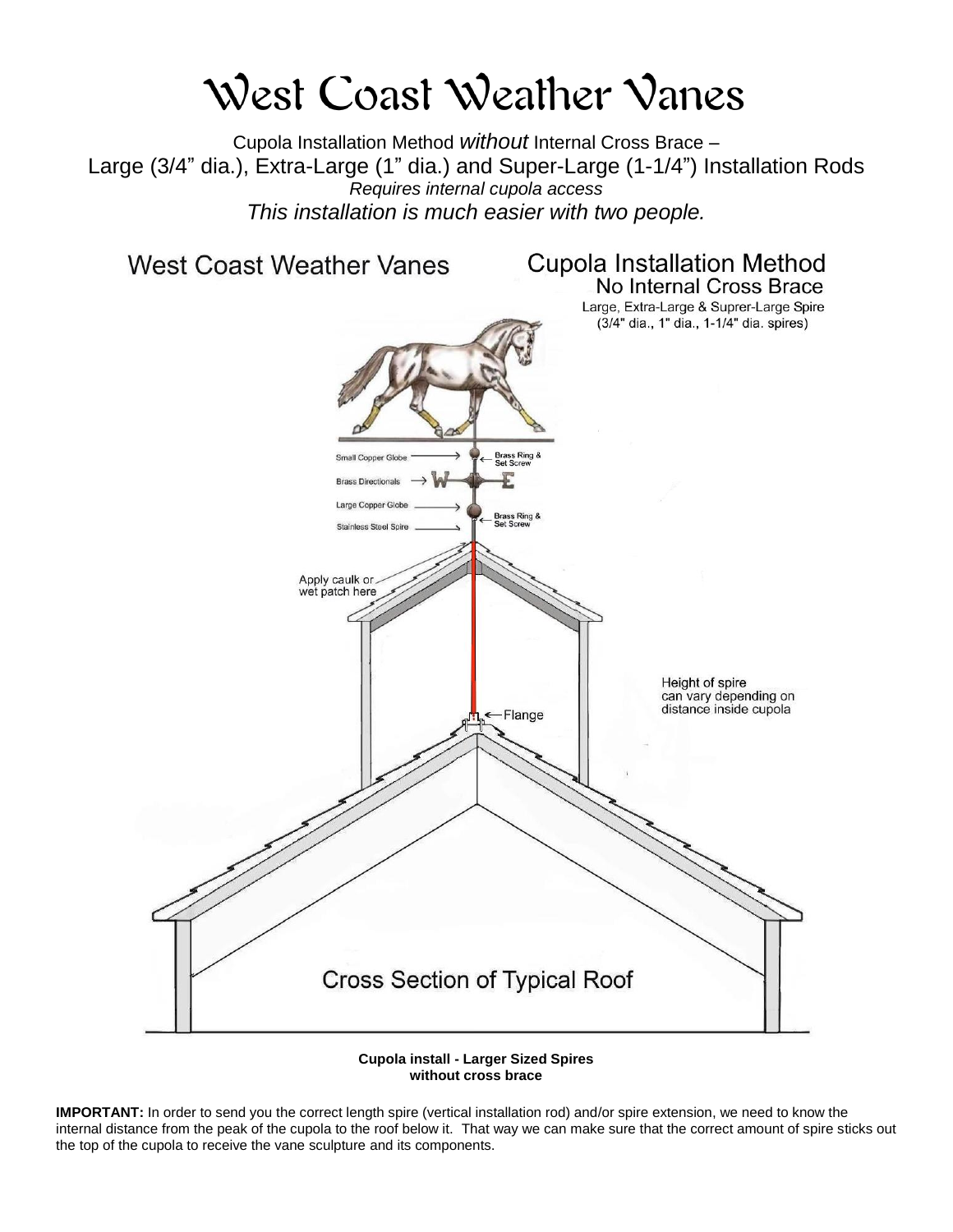We do not recommend having the internal span be too great or you may get some flex in the section of rod inside the cupola when high winds are present.

*NOTE:* The maximum shipping length allowed by FedEx Ground Service is 108" (~274 cm) long, including packaging. A galvanized steel pipe can use used to extend this length.

If you are in construction now, we can send out the installation hardware as soon as the order has been placed. It can then be installed prior to the roof being sealed off. The sculpture piece and remaining components will follow when completed to slide down over the already installed weathervane hardware.

## **Tools and supplies recommended for installing your weather vane:**

- Drill with a long shanked bit the same diameter as the vane's spire (vertical installation rod)
- Level
- Medium sized Phillips screwdriver
- Heavy grease (a small tub is included in the price and is sent out with the finished sculpture piece)
- Roof Caulk
- Compass

## **Instructions for installing your weathervane using the Cupola Installation Method:**

**1.** Drill the correct sized diameter hole in top of cupola roof.

**2**. From outside, slide spire (vertical installation rod) down into hole in cupola roof for inside access person to guide onto mounting surface.

**3.** Using a level, outside person lets inside person know when the spire is plumb.

Note: the rod itself does not turn, only the sculpture piece. **NEVER TUG OR PULL ON SPIRE (vertical installation rod).**





**Figure 1: Installed rod sticking up out of cupola**

**Figure 2: Using level to make sure rod is plumb**

**4.** Tighten cupola flange set screw against spire (vertical installation rod). Secure cupola flange to mounting surface.



**Cupola Flange**

**5.** Caulk roof around secured spire (vertical installation rod) to seal the hole.

**6.** Assemble ring, globes and directionals on spire (vertical installation rod)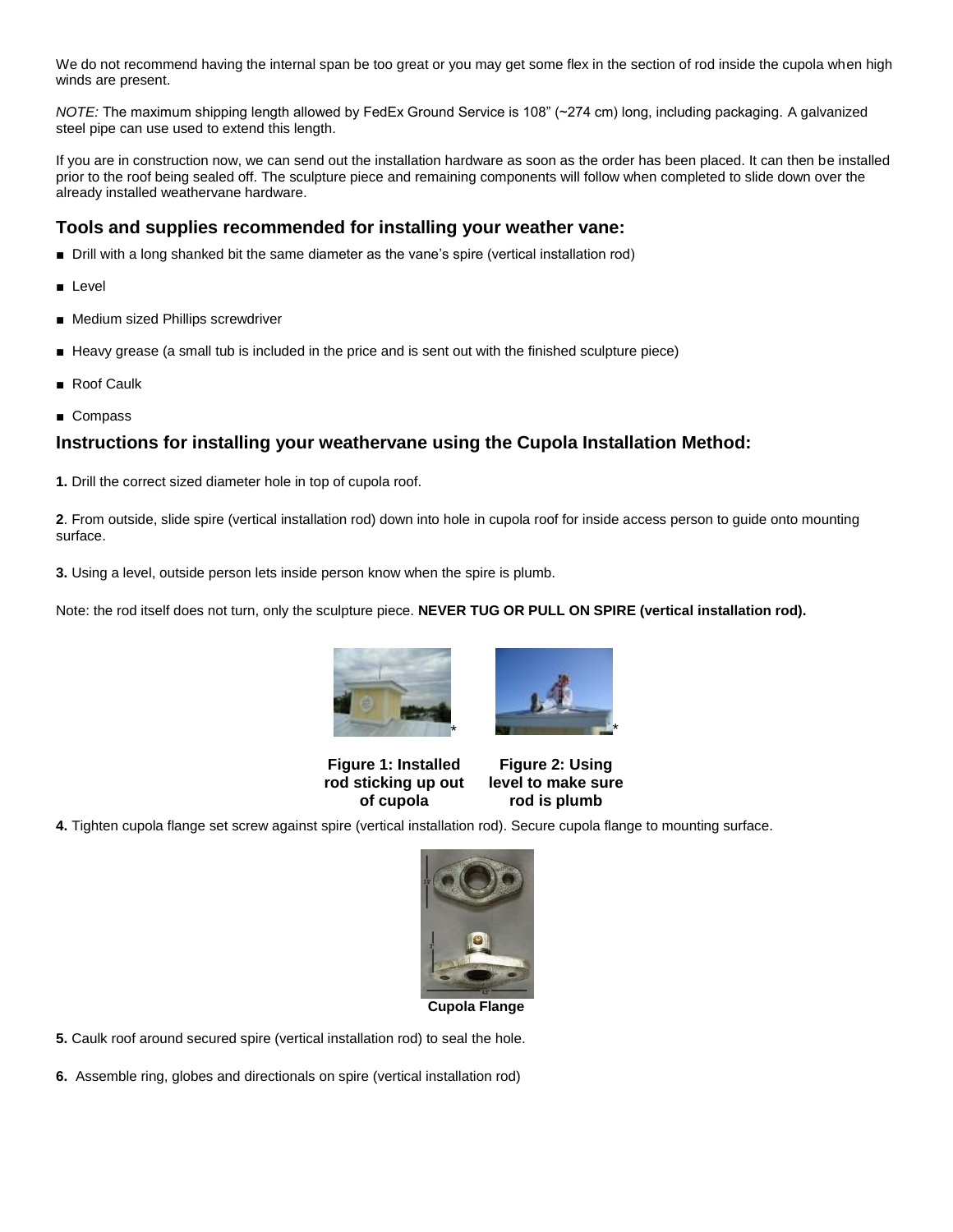

**7.** Coat the section of the spire (vertical installation rod) that will be covered by the vane sculpture piece with grease (Use small tub of grease included with weathervane).

8. Optional Security Device Installation --- see separate Security Device Instructions  **(skip this step if your vane does** *not* **have a security device)**

*Note: The security device is physically attached to the weathervane sculpture piece and must be added at the time the weathervane is being constructed. It cannot be added after the weathervane has shipped.* 

9. Insert ONE steel ball into the mounting tube at the base of the weather vane sculpture piece. **(skip this step if your vane** *does* **have a security device)**